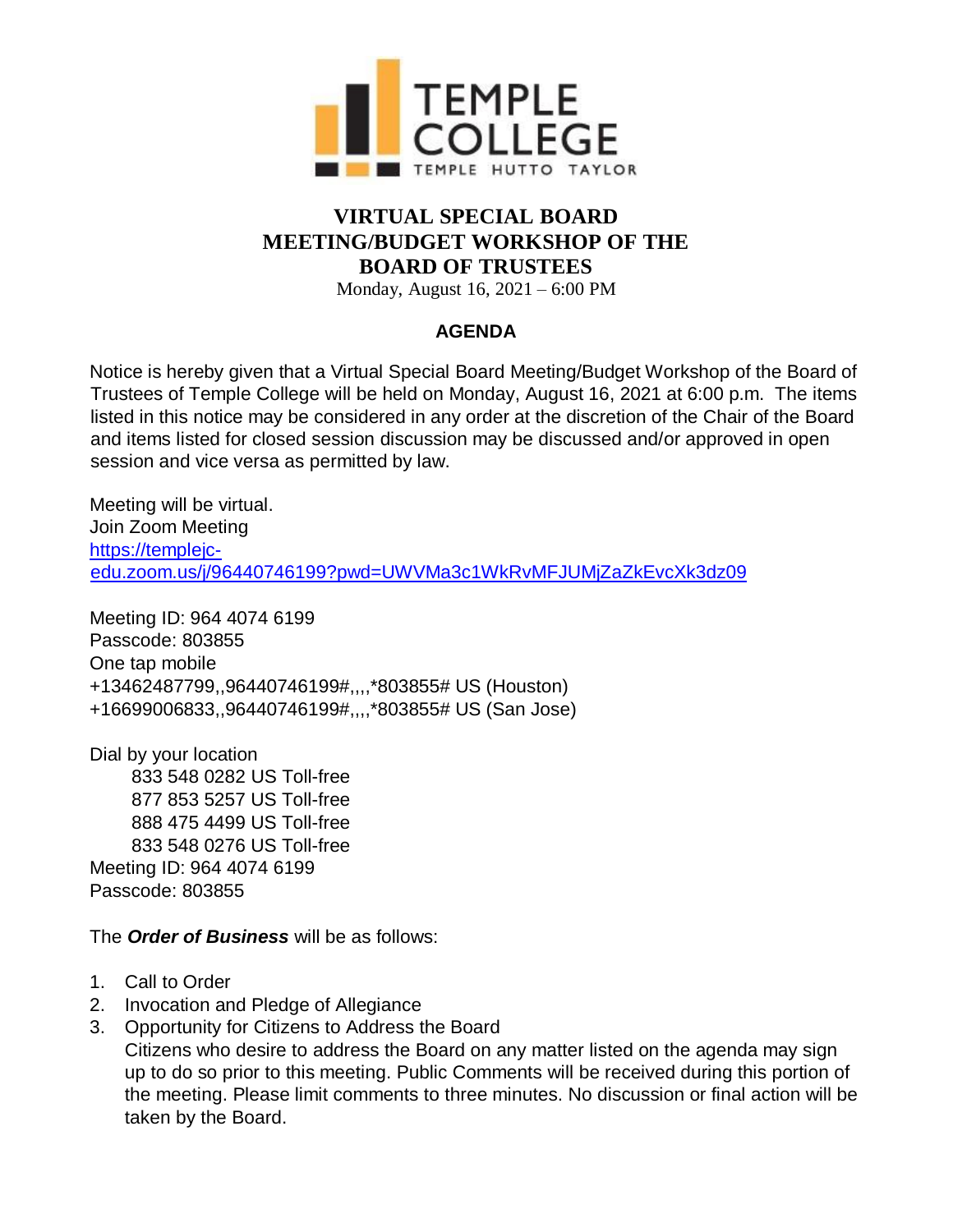- 4. New Business
	- A. Temple College FY 2022 Budget: *Questions or Comments*
	- B. Propose an ad valorem tax rate for Tax Year 2021 (FY 2022): *Roll Call Vote* 1. Recommended proposed tax rate is \$0.2237 per \$100 of assessed value
	- C.Call for a public hearing on the 2021 tax rate to be held on August 30, 2021 at 6:00pm at 2600 South First Street, Temple, Texas in the Louise L. Cox Board Room: *Vote*
	- D.East Williamson County Higher Education Center Hutto FY 2022 Operations and Maintenance Budget: *Vote*
	- E. East Williamson County Higher Education Center Hutto recommended 2021 Branch Maintenance Tax Rate: *Vote*
		- 1. Recommended proposed tax rate is \$0.044560 per \$100 of assessed value
- 5. Miscellaneous
- 6. Executive Session to Consider Personnel, Legal Matters, and Real Estate
- 7. Adjournment